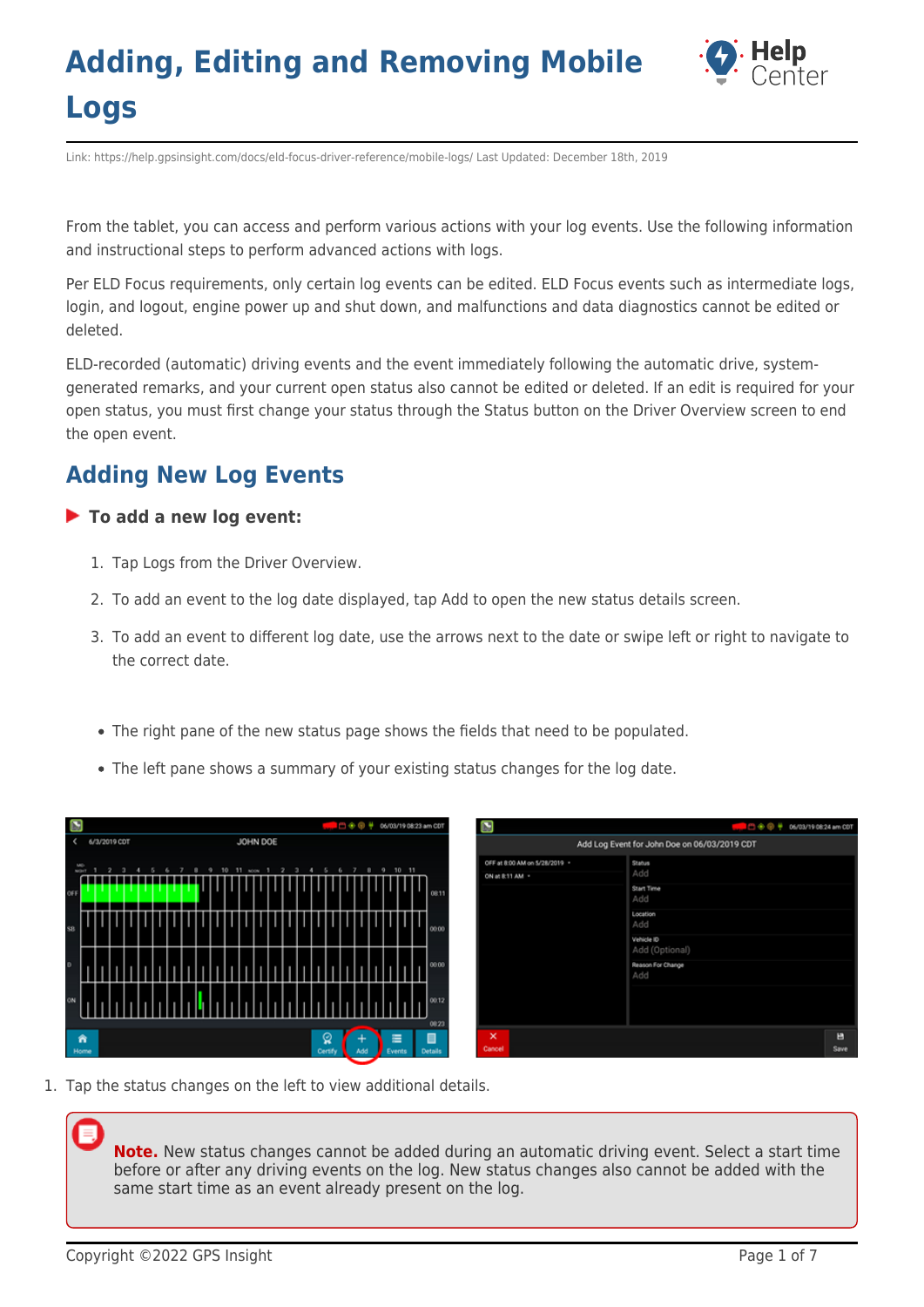

Link: https://help.gpsinsight.com/docs/eld-focus-driver-reference/mobile-logs/ Last Updated: December 18th, 2019

- 2. Tap to select the Status, Start Time, Location, and Vehicle ID (optional).
	- You will be provided a list of statuses to select from as allowed by your carrier. Not all statuses are available.

|                               |                                              |                         |                  | ⊝⊛ ⊜ ≑<br>06/03/19 08:24 am CDT |  |  |  |  |  |  |
|-------------------------------|----------------------------------------------|-------------------------|------------------|---------------------------------|--|--|--|--|--|--|
|                               | Add Log Event for John Doe on 06/03/2019 CDT |                         |                  |                                 |  |  |  |  |  |  |
| OFF at 8:00 AM on 5/28/2019 - | Status                                       |                         |                  |                                 |  |  |  |  |  |  |
| ON at 8:11 AM -               | <b>Add Status</b><br>≎                       |                         |                  |                                 |  |  |  |  |  |  |
|                               | $\bf \Theta$                                 | ఆ                       | $^\circledR$     |                                 |  |  |  |  |  |  |
|                               | D                                            | SB                      | ON               |                                 |  |  |  |  |  |  |
|                               | П<br>OFF                                     | ON<br>YM                | OFF<br><b>PC</b> |                                 |  |  |  |  |  |  |
|                               | OFF<br>Wait at<br>Well                       | OFF<br>Sleep at<br>Well | PC/YM<br>Clear   |                                 |  |  |  |  |  |  |
|                               |                                              |                         |                  |                                 |  |  |  |  |  |  |
| $\times$<br>Cancel            |                                              |                         |                  | 日<br>Save                       |  |  |  |  |  |  |

The vehicle ID selection is optional and allows you to choose from the current vehicle ID, other vehicle IDs you have used on log dates available on the device (7 or 14 days), or "N/A" if the status being added did not occur on any of the available vehicles.

|                               |                                               | ာစကမ | 06/03/19 08:27 am CDT |
|-------------------------------|-----------------------------------------------|------|-----------------------|
|                               | Add Log Event for John Doe on 06/03/2019 CDT  |      |                       |
| OFF at 8:00 AM on 5/28/2019 * | Status                                        |      |                       |
| ON at 8:11 AM -               | $ON + YM$                                     |      |                       |
|                               | Start Time<br>7:00 AM                         |      |                       |
| ⊕                             | Select Vehicle ID                             |      |                       |
|                               | Vehicle ID<br>Please select a Vehicle ID<br>ے |      |                       |
|                               | Please select a Vehicle ID<br>ex<br>е         |      |                       |
|                               | N/A                                           |      |                       |
|                               | 40d1a3e326                                    |      |                       |
|                               |                                               |      |                       |
| $\times$                      |                                               |      | 日                     |
| Cancel                        |                                               |      | Save                  |

- 3. Once the event details have been entered, add a Reason for Change, then tap Save to finish and add the new event to the log.
- 4. Tap Cancel to return to the log without saving any changes.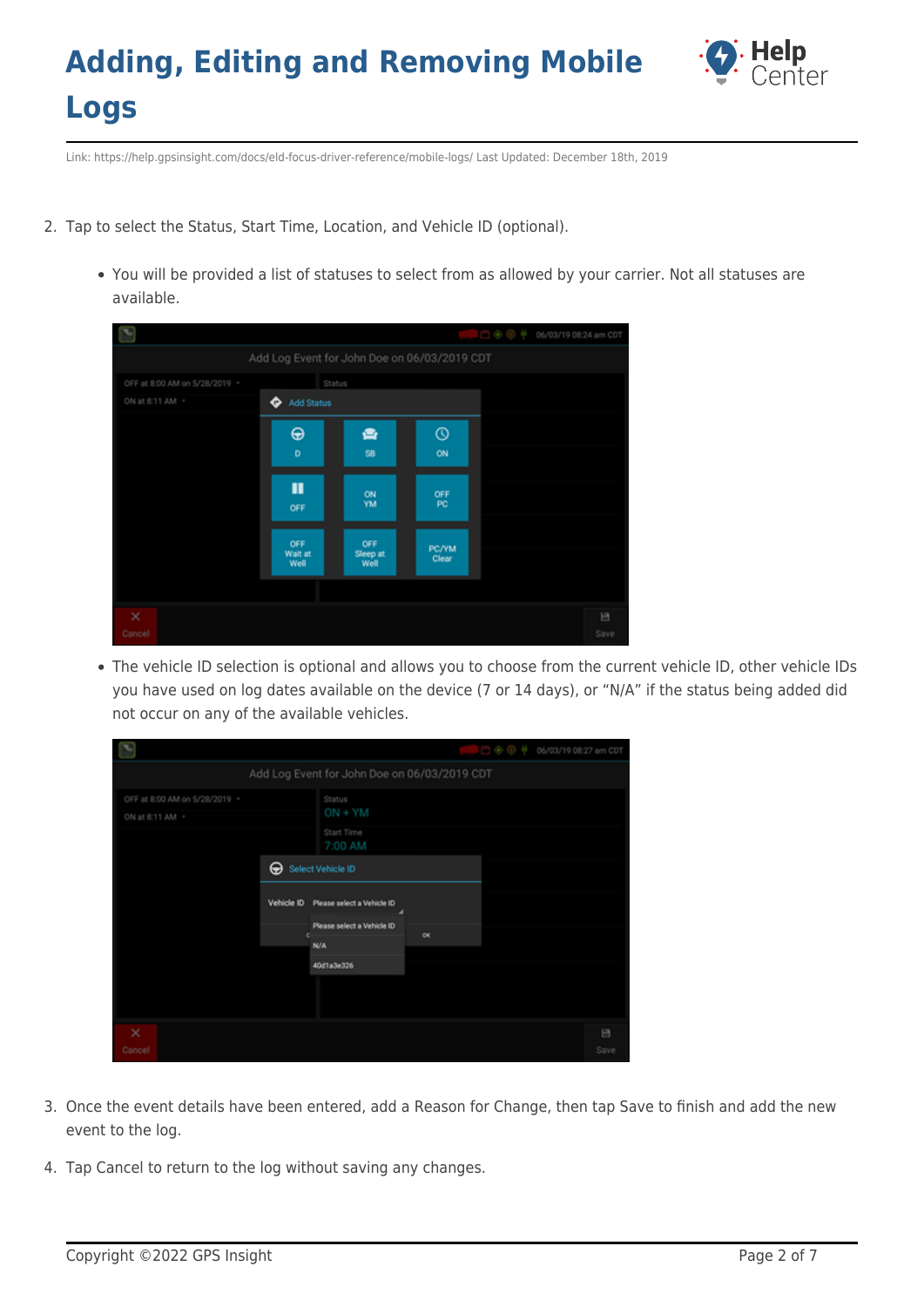

Link: https://help.gpsinsight.com/docs/eld-focus-driver-reference/mobile-logs/ Last Updated: December 18th, 2019



## **Editing Existing Log Events**

You can edit existing events through the Logs – Events screen.

ELD-recorded driving events and the event immediately following an automatic drive cannot be edited. If you need to shorten the on-duty event following an automatic driving event, you can do so by adding a new event or editing the start time of the duty status. PC and YM special driving category events cannot be edited at this time.

### **To edit an event:**

1. Tap Events from the log grid view, then tap to select the event to be edited.

|                                                 |                                            |                                                                                                         |                     | 日のの            | 06/03/19 08:33 am CDT               |
|-------------------------------------------------|--------------------------------------------|---------------------------------------------------------------------------------------------------------|---------------------|----------------|-------------------------------------|
| 6/3/2019 CDT<br><                               |                                            |                                                                                                         | JOHN DOE            |                |                                     |
| Time                                            |                                            | me Type/Status Vehicle Miles En<br>[6/3/19 8:29 AM CDT John Doe (JDOE)] Forgot to sign in tor yard work | <b>Engine Hours</b> | Sequence ID    | Origin                              |
| 8:11 AM<br>2mi (3km) NW IA Coralville<br>Active | ON                                         | N/A                                                                                                     | N/A                 | $\overline{2}$ | <b>Driver</b>                       |
| 8:11 AM<br>Active                               | Remark<br>INSPECTION COMPLETED: 40D1A3E326 | N/A                                                                                                     | N/A                 | N/A            | Automatic                           |
| 8:11 AM<br>2mi (3km) NW IA Coralville<br>Active | <b>ELD Login</b>                           | 1000 mi T                                                                                               | 0.0T                |                | Automatic                           |
| 8:31 AM<br>2mi (3km) NW IA Coralville<br>Active | SB                                         | N/A                                                                                                     | N/A                 | 4              | Driver                              |
| 8:31 AM<br>Active                               | Remark<br>INSPECTION COMPLETED: 40D1A3E326 | N/A                                                                                                     | N/A                 | N/A            | Automatic                           |
| Done                                            |                                            |                                                                                                         |                     | O<br>Edit      | t<br>÷<br><b>Delete</b><br>Annotate |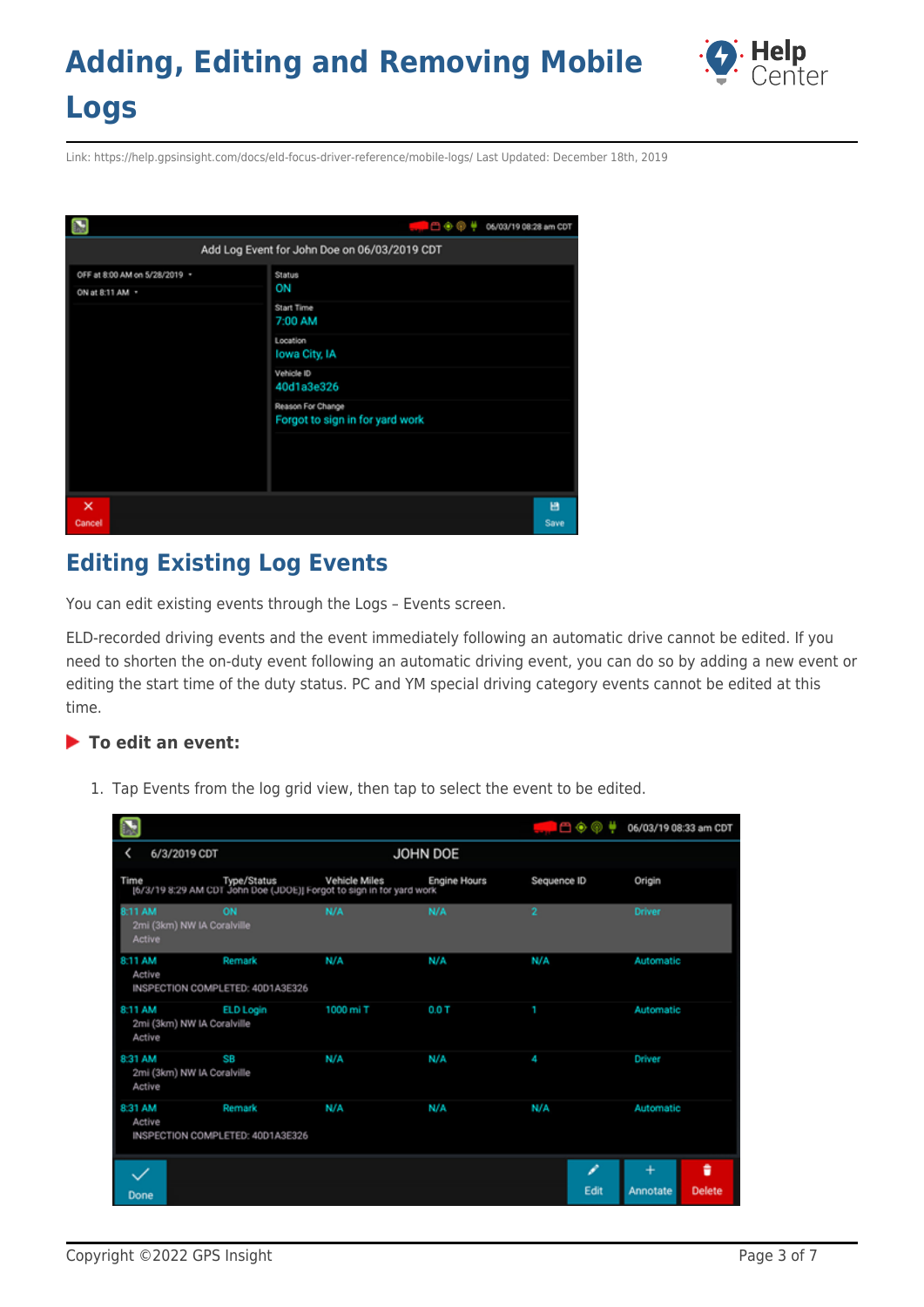

Link: https://help.gpsinsight.com/docs/eld-focus-driver-reference/mobile-logs/ Last Updated: December 18th, 2019

- 2. To edit an event spanning multiple days, navigate to the date it started.
- 3. Tap Edit to make corrections to the event.
- 4. Tap the field(s) on the right to edit them.
- A summary of status changes for the log day is displayed in the pane on the left for reference.

|                                                  | ।─●◎♥<br>06/03/19 08:34 am CDT                |
|--------------------------------------------------|-----------------------------------------------|
|                                                  | Edit Log Event for John Doe on 06/03/2019 CDT |
| OFF at 8:00 AM on 5/28/2019 ·<br>ON at 7:00 AM - | Status<br>ON                                  |
| ON at 8:11 AM *<br>SB at 8:31 AM -               | <b>Start Time</b><br>8:11 AM<br>Location      |
|                                                  | Coralville, IA<br>Vehicle ID                  |
|                                                  | 40d1a3e326<br>Reason For Change<br>Add        |
|                                                  |                                               |
| $\times$<br>Cancel                               | 日<br>Save                                     |

- 5. Tap an event to display the event details.
- 6. When the necessary changes have been made, tap to enter a Reason for Change, then tap Save to finish and update the event.
- 7. Per ELD Focus requirements, the original event being edited will be changed to a record status of **Inactive – Changed**, and the edited event is added to the log as a new Active event.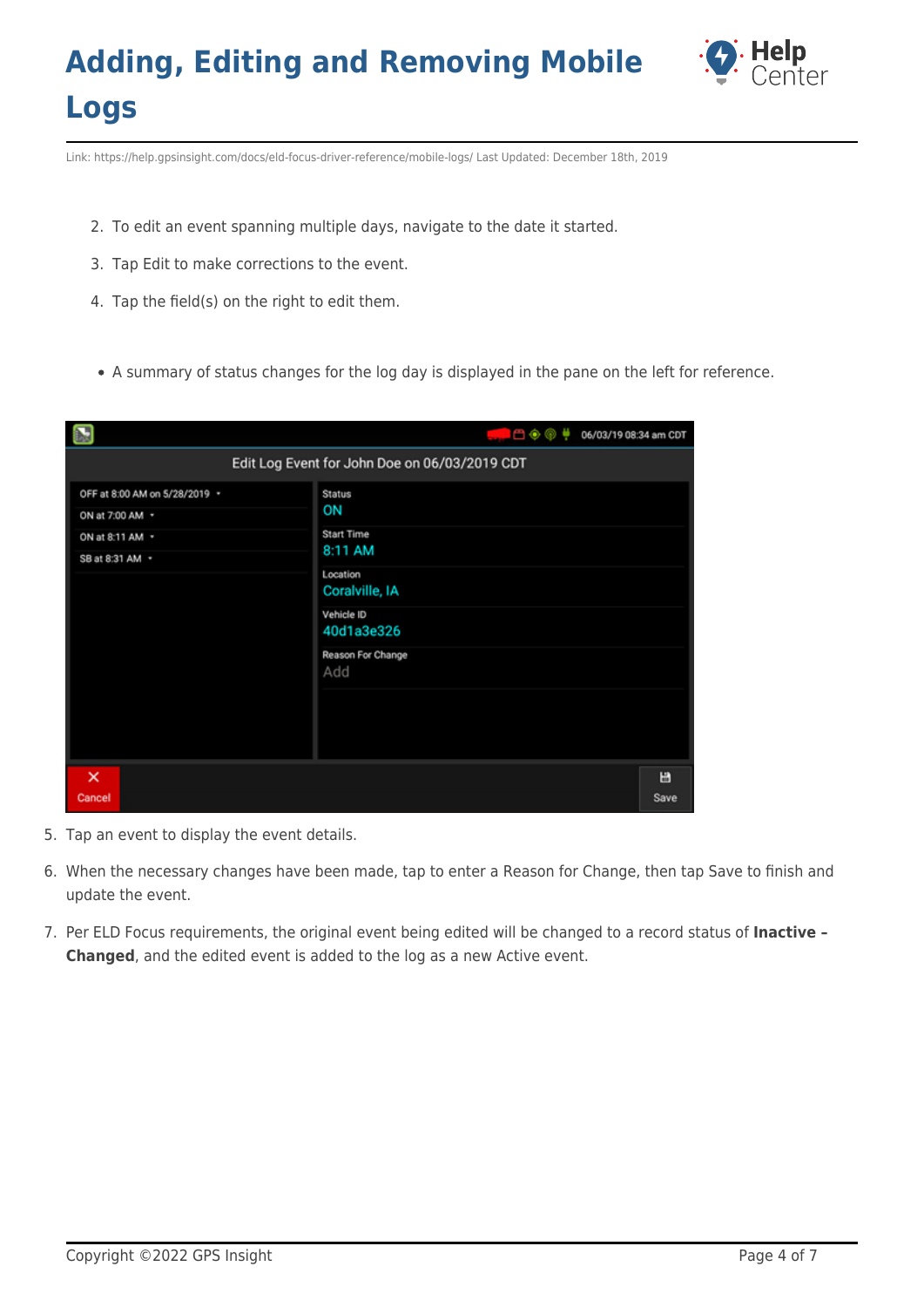

Link: https://help.gpsinsight.com/docs/eld-focus-driver-reference/mobile-logs/ Last Updated: December 18th, 2019

| $\sum$                                                      |                                                      |                      |                     | 凸๋֍֎<br>٠                | 06/03/19 08:37 am CDT       |
|-------------------------------------------------------------|------------------------------------------------------|----------------------|---------------------|--------------------------|-----------------------------|
| 6/3/2019 CDT                                                |                                                      |                      | JOHN DOE            |                          |                             |
| Time<br>PMHITE                                              | Type/Status                                          | <b>Vehicle Miles</b> | <b>Engine Hours</b> | Sequence ID              | Origin                      |
| 8:11 AM<br>Active                                           | Remark<br>INSPECTION COMPLETED: 40D1A3E326           | N/A                  | N/A                 | N/A                      | Automatic                   |
| 8:11 AM<br>Coralville, IA<br>Active                         | sв<br>[6/3/19 8:37 AM CDT John Doe (JDOE)] Was in SB | N/A                  | N/A                 | 5                        | Driver                      |
| 8:11 AM<br>2mi (3km) NW IA Coralville<br>Inactive - Changed | ON<br>[6/3/19 8:37 AM CDT John Doe (JDOE)] Was in SB | N/A                  | N/A                 | 2                        | Driver                      |
| 8:31 AM<br>2mi (3km) NW IA Coralville<br>Active             | SB                                                   | N/A                  | N/A                 | 4                        | Driver                      |
| 8:31 AM<br>Active                                           | Remark                                               | N/A                  | N/A                 | N/A                      | Automatic                   |
| ⋒<br>Home                                                   |                                                      |                      |                     | ୁ<br>♦<br>Certify<br>Add | ピ<br>Grid<br><b>Details</b> |

## **Deleting Existing Log Events**

You can delete existing events through the Logs – Events screen.

ELD-recorded driving events and the event immediately following an automatic drive cannot be deleted. Other types of ELD events such as ELD Login/Logout and Intermediate Logs also cannot be deleted.

### **To delete an existing log event:**

1. Tap Events from the log grid view, then tap to select the event that needs to be deleted.

|                                                 |                                            |                                                                                                         |                     |                | ∩⊕⊕       |               | 06/03/19 08:33 am CDT |
|-------------------------------------------------|--------------------------------------------|---------------------------------------------------------------------------------------------------------|---------------------|----------------|-----------|---------------|-----------------------|
| 6/3/2019 CDT                                    |                                            |                                                                                                         | JOHN DOE            |                |           |               |                       |
| Time                                            |                                            | me Type/Status Vehicle Miles En<br>[6/3/19 8:29 AM CDT John Doe (JDOE)] Forgot to sign in for yard work | <b>Engine Hours</b> | Sequence ID    |           | Origin        |                       |
| 8:11 AM<br>2mi (3km) NW IA Coralville<br>Active | ON                                         | N/A                                                                                                     | N/A                 | $\overline{2}$ |           | <b>Driver</b> |                       |
| 8:11 AM<br>Active                               | Remark<br>INSPECTION COMPLETED: 40D1A3E326 | N/A                                                                                                     | N/A                 | N/A            |           | Automatic     |                       |
| 8:11 AM<br>2mi (3km) NW IA Coralville<br>Active | <b>ELD Login</b>                           | 1000 mi T                                                                                               | 0.0T                | ٦              |           | Automatic     |                       |
| 8:31 AM<br>2mi (3km) NW IA Coralville<br>Active | SB                                         | N/A                                                                                                     | N/A                 | A              |           | Driver        |                       |
| 8:31 AM<br>Active                               | Remark<br>INSPECTION COMPLETED: 40D1A3E326 | N/A                                                                                                     | N/A                 | N/A            |           | Automatic     |                       |
| $\checkmark$<br>Done                            |                                            |                                                                                                         |                     |                | O<br>Edit | ÷<br>Annotate | ٠<br><b>Delete</b>    |

2. Tap Delete and enter a Reason for Change to delete the event.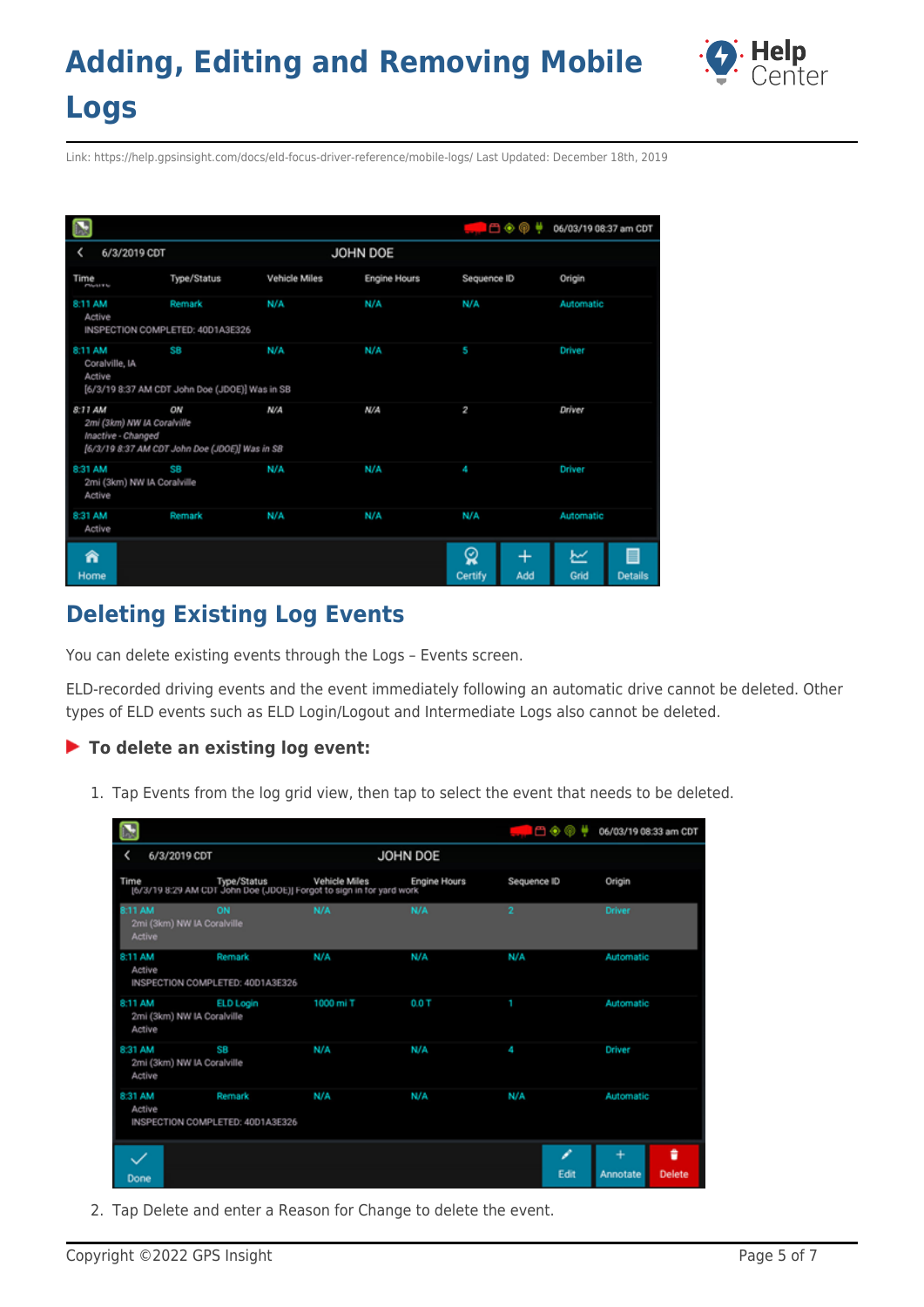

Link: https://help.gpsinsight.com/docs/eld-focus-driver-reference/mobile-logs/ Last Updated: December 18th, 2019

|                                       |                                                 |                                                                                   |              | $\circ$ $\circ$ $\circ$ $\circ$ | 06/04/19 12:51 pm CDT |
|---------------------------------------|-------------------------------------------------|-----------------------------------------------------------------------------------|--------------|---------------------------------|-----------------------|
| 6/3/2019 CDT >                        |                                                 |                                                                                   | JOHN DOE     |                                 |                       |
| Time                                  | Type/Status<br>INSPECTION COMPLETED: 40D1A3E326 | Vehicle Miles                                                                     | Engine Hours | Sequence ID                     | Origin                |
| 8:11 AM<br>Coralville, IA             | 88                                              | N/A                                                                               | N/A          | S                               | Driver                |
| Active                                | [6/3/19 8:37 AM CDT John Doe (JD)               | н<br><b>Delete Event</b>                                                          |              |                                 |                       |
| 8:11 AM<br>2mi (3km) NW IA Coralville | ON                                              | Enter reason for deleting the event:<br>8:31 AM : SB - 2mi (3km) NW IA Coralville |              |                                 | Driver                |
| Inactive - Changed                    | [6/3/19 8:37 AM CDT John Doe (JDOE              | Enter reason text                                                                 |              |                                 |                       |
| 31 AM<br>2mi (3km) NW IA Coralville   | SB.                                             |                                                                                   |              |                                 | <b>Driver</b>         |
| Active                                |                                                 | Cancel                                                                            | Submit       |                                 |                       |
| 8:31 AM<br>Active                     | Remark                                          | N/A                                                                               | N/A          | N/A                             | Automatic             |
| 11:25 AM                              | INSPECTION COMPLETED: 40D1A3E326<br>D           | N/A                                                                               | N/A          |                                 | Automatic             |
|                                       |                                                 |                                                                                   |              | 6                               |                       |
|                                       |                                                 |                                                                                   |              | F                               | ŵ<br>÷                |
| Done                                  |                                                 |                                                                                   |              | Edit                            | Delete<br>Annotate    |

3. When an event is deleted, it is changed to a record status of Inactive – Changed and the previous duty status is extended to fill the gap.

|           |                                                  |                                                                     |               |              | 白鱼卵                      | 06/04/19 12:54 pm CDT            |
|-----------|--------------------------------------------------|---------------------------------------------------------------------|---------------|--------------|--------------------------|----------------------------------|
|           | 6/3/2019 CDT >                                   |                                                                     |               | JOHN DOE     |                          |                                  |
| Time      | ACtive                                           | Type/Status                                                         | Vehicle Miles | Engine Hours | Sequence ID              | Origin                           |
| 8:11 AM   | Coralville, IA<br>Active                         | SB<br>[6/3/19 8:37 AM CDT John Doe (JDOE)] Was in SB                | N/A           | N/A          | 5                        | Driver                           |
| 8:11 AM   | 2mi (3km) NW IA Coralville<br>Inactive - Changed | ON<br>[6/3/19 8:37 AM CDT John Doe (JDOE)] Was in SB                | N/A           | N/A          | 2                        | Driver                           |
| 8:31 AM   | Active                                           | Remark<br>INSPECTION COMPLETED: 40D1A3E326                          | N/A           | N/A          | N/A                      | Automatic                        |
| 8:31 AM   | 2mi (3km) NW IA Coralville<br>Inactive - Changed | SB<br>[6/4/19 12:54 PM CDT John Doe (JDOE)] Deleting extra SB event | N/A           | N/A          | 4                        | Driver                           |
| 11-96 AM  |                                                  | 2                                                                   | M/A           | <b>M/A</b>   | ĥ.                       | Automatic                        |
| Â<br>Home |                                                  |                                                                     |               |              | ୁ<br>♦<br>Certify<br>Add | ビ<br>≣<br>Grid<br><b>Details</b> |

## **Editing Personal Conveyance (PC) and Yard Moves (YM) Events**

When editing or adding PC or YM events, note that both the PC or YM special driving category event and a PC/YM Clear event must be present for the special driving category color coding on the log grid to be accurate.

### **To add a new PC or YM period to the log:**